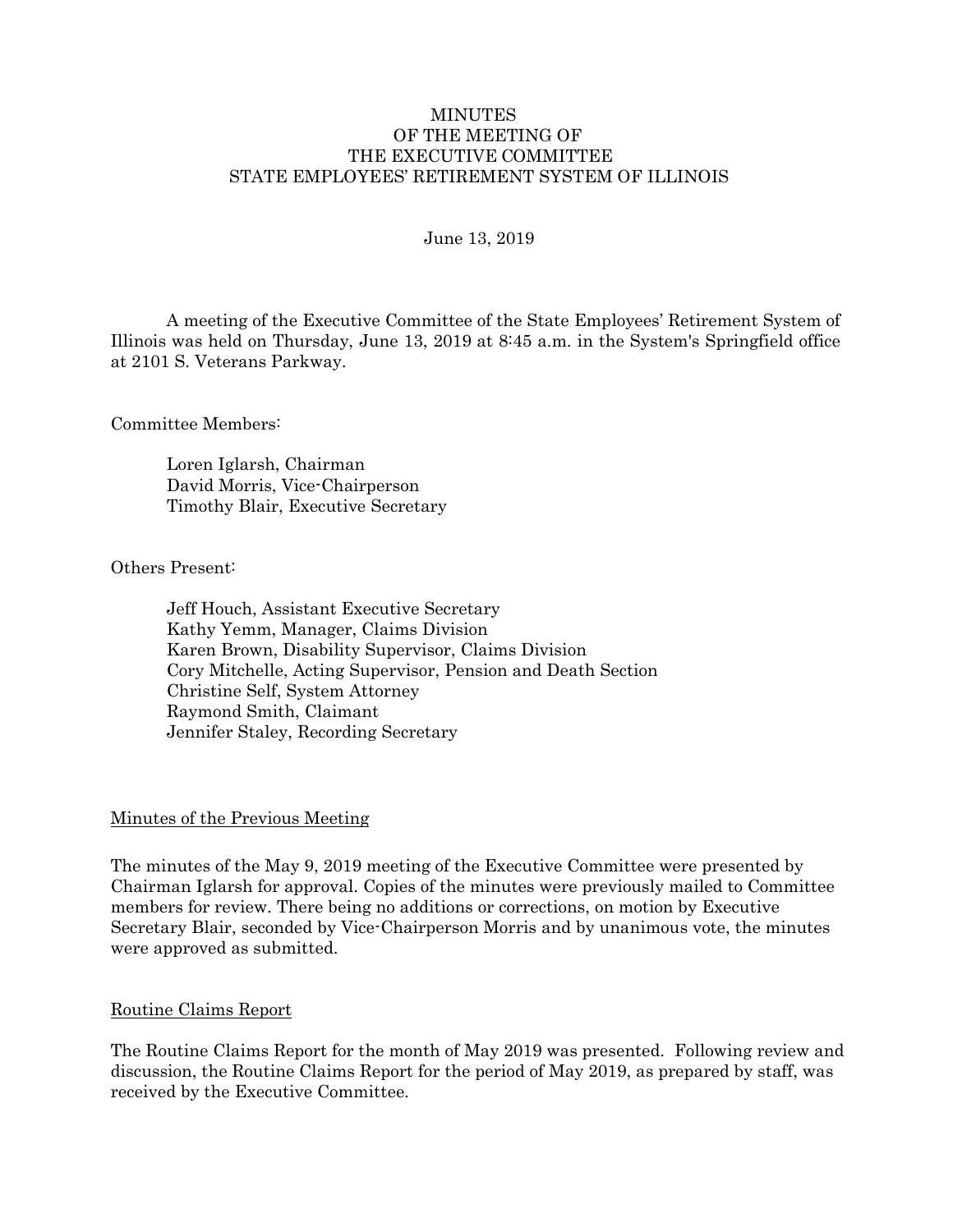# Old Business

# Christopher Fritsche – Occ-Dis – Gainful Employment Inquiry

Christopher Fritsche worked as a Correctional officer for Menard Correctional Center. Mr. Fritsche last worked on January 24, 2018. He was on extended benefits until January 31, 2019. Mr. Fritsche began a service connected leave on February 1, 2019.

Mr. Fritsche has requested a written appeal to the Executive Committee to approve his occupational disability benefit with the understanding he is part owner of a company but does no physical labor.

After review and discussion, the Committee requested that SERS obtain his prior tax return to establish his role/involvement in the business. The case is deferred until such documentation showing his earnings is received for review.

### Janet Sampson – Appeal to Retain Estimated FAC

Janet Sampson retired January 1, 2019. When Governor Quinn froze wages in July 2011, Ms. Sampson was working for DHS. When those frozen wages were paid, they were placed in 3 different months instead of being allocated in the correct months where the money was due. In addition, Ms. Sampson was paid for comp time in a lump sum which needed to be allocated to the correct months where the money was earned. She says she was not allowed to use the comp time as time off or cash it in each pay period.

Ms. Sampson was given estimates at SERS on two different occasions using the Final Average Compensation (FAC) on the system which included the larger salaries placed in single months instead of spread over the correct months.

When Janet Sampson's pension was being calculated, SERS requested a breakdown of comp time from the agency and used what information was known regarding the back wages to calculate the FAC. The FAC used to calculate Ms. Sampson's pension was \$8,936.49.

After receiving the Notice of Preliminary Retirement Annuity Approval the member came in to the SERS office to question the FAC. She was told that SERS would try to obtain further information from DHS about the back wages as several months were missing and the pay reported had decreased in FY13 compared to FY12. Once this information was received from DHS, it was apparent that more wages needed to be removed from the FAC period, resulting in a lower FAC of \$8,917.15.

Ms. Sampson is requesting her pension be based on the estimated FAC provided to her during her office visits.

The case was referred to the System's attorney for recommendation.

Attorney Self presented recommendation No. 2019-4 to the Committee to deny Ms. Sampson's appeal to calculate her pension based on the estimated FAC. Following a review of the recommendation and some discussion, a motion was made by Executive Secretary Blair to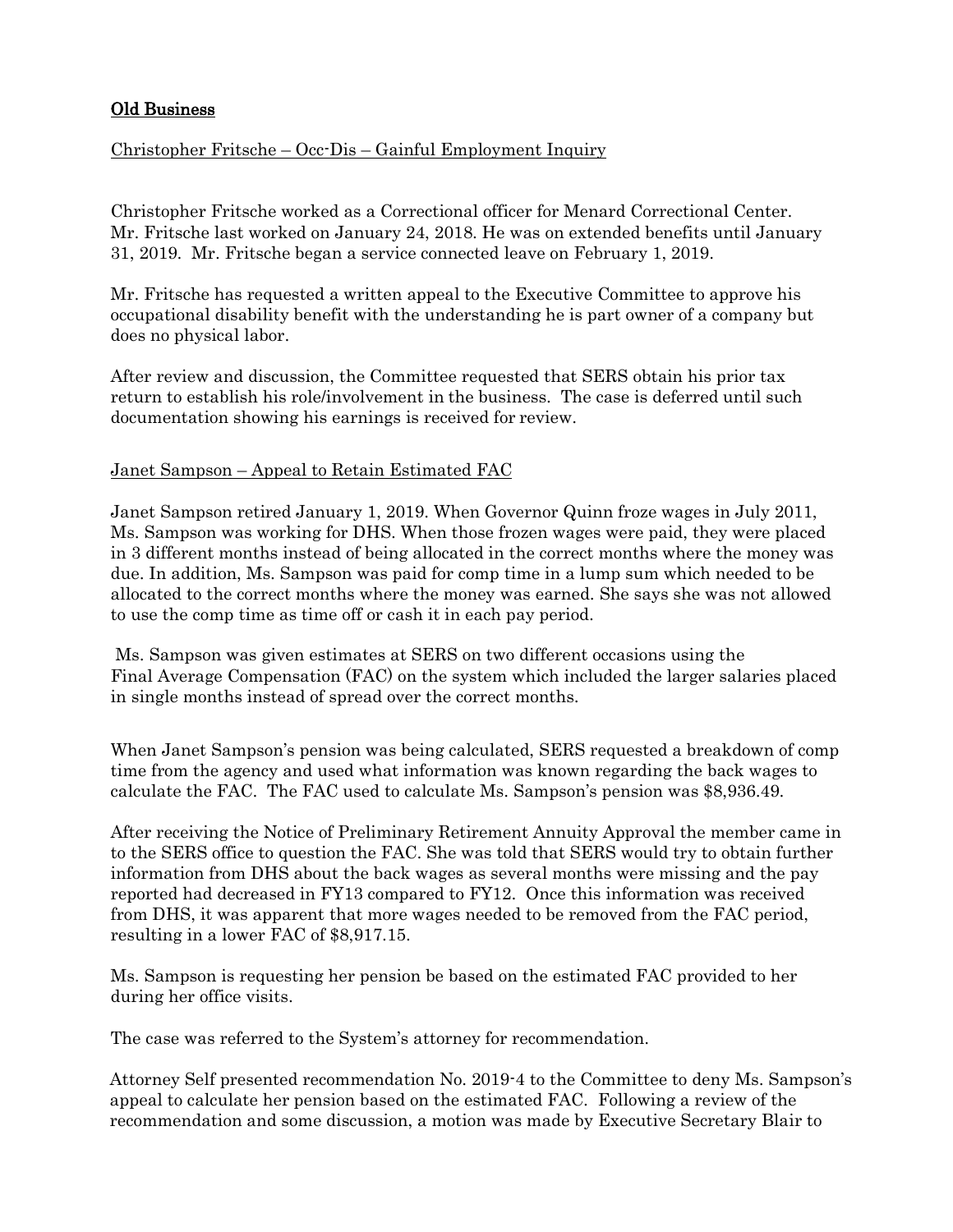accept recommendation No. 2019-4. The motion was seconded by Chairman Iglarsh and all were in favor.

## Eric Ewald – Appeal to Retain Estimated FAC

Eric Ewald retired January 1, 2019. When Governor Quinn froze wages in July 2011, Mr. Ewald was working for IDOC. When those frozen wages were paid, they were placed in 3 different months instead of being allocated in the correct months where the money was due. In addition, Mr. Ewald was paid for 196.75 holidays in a lump sum, which is not pensionable. He was also paid a lump sum for comp time which needed to be allocated to the correct months where the money was earned.

Mr. Ewald was given estimates at SERS on two different occasions using the Final Average Compensation (FAC) on the system which included the larger salaries placed in single months instead of spread over the correct months, including the holiday pay which shouldn't have been included at all.

When Mr. Ewald's pension was being calculated, SERS requested a breakdown of comp time from the agency and removed the back wages paid as IDOC hasn't provided any information as to where this money is due. The pay for holidays was excluded as well. The FAC used to calculate Mr. Ewald's pension was \$8,201.32.

IDOC was contacted after the pension was paid to obtain a breakdown of back wages. Once those were placed in the correct months, holiday pay was removed and comp time was left as is, the FAC increased to \$8,303.28.

Mr. Ewald is requesting his FAC include holiday pay, comp time and back wages.

The case was referred to the System's attorney for recommendation.

Attorney Self presented recommendation No. 2019-5 to the Committee to deny Mr. Ewald's appeal to calculate his pension based on the estimated FAC and to approve his refund of contributions withheld from the lump sum salary payment for holiday pay. Following a review of the recommendation and some discussion, a motion was made by Executive Secretary Blair to accept recommendation No. 2019-5. The motion was seconded by Chairman Iglarsh and all were in favor.

# Michael Breslin – Appeal of Salary Cap

Michael Breslin retired January 1, 2019. When calculating his pension, a salary cap was applied to his Final Average Compensation (FAC) because the last 12 months of earnings exceeded the FAC by more than 25 percent. The calculated FAC was \$11,788.05

Mr. Breslin is requesting a cap not be applied to his FAC. If denied, he is requesting a refund of the contributions paid after the salary limit was met.

The case was referred to the System's attorney for recommendation.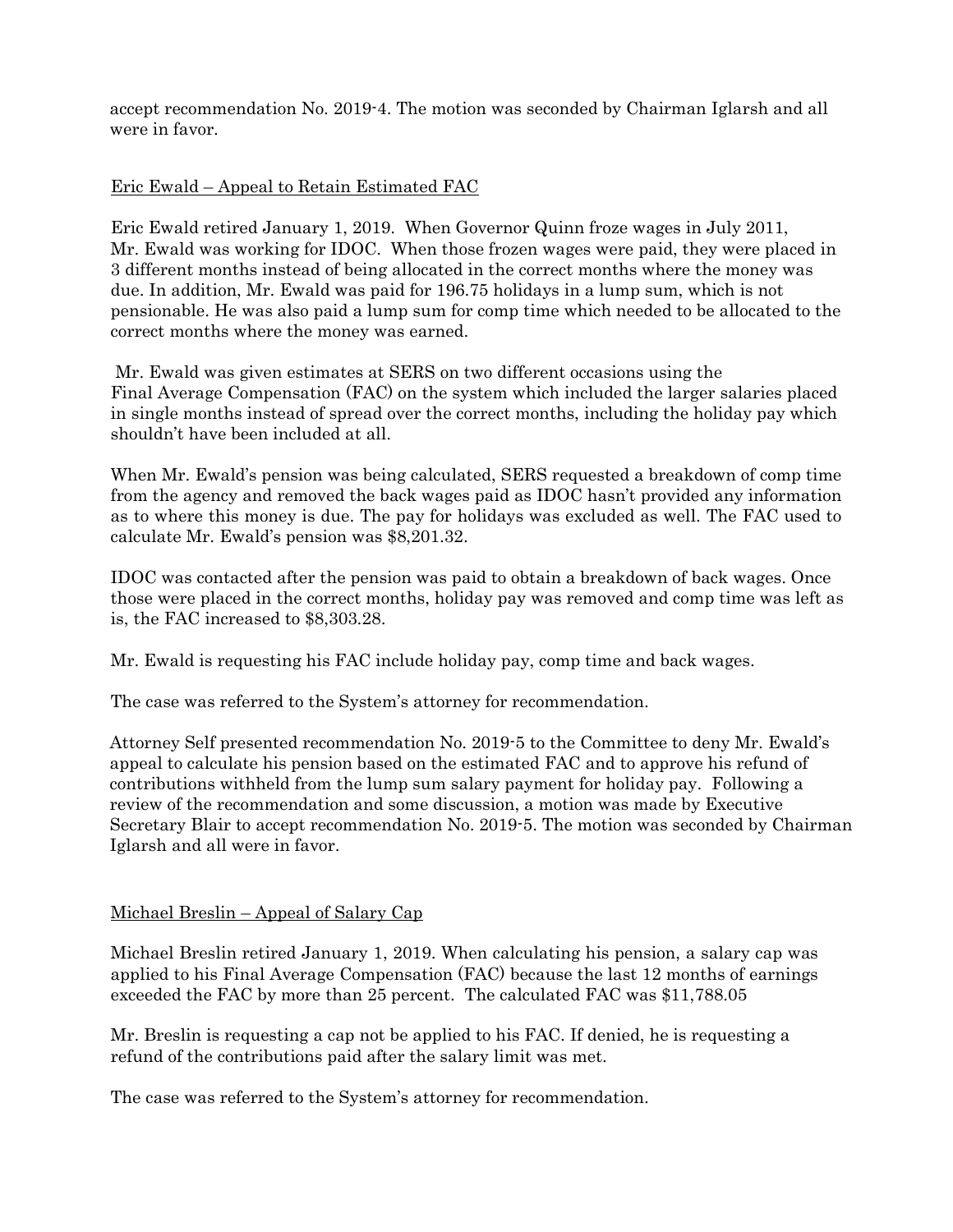Attorney Self presented recommendation No. 2019-6 to the Committee to deny Mr. Breslin's appeal of the applied salary cap. Following a review of the recommendation and some discussion, a motion was made by Executive Secretary Blair to accept recommendation No. 2019-6. The motion was seconded by Chairman Iglarsh and all were in favor.

# Timothy Talbert – Public Act 100-611 Upgrade

Public Act 100-611 provides that members who were participating under the alternative formula prior to being transferred from IDOC/IDJJ to CMS or DoIT as a result of certain executive orders shall receive service credit under the alternative formula for service after the transfer. Public Act 100-611 created the definition of "transferred employee" under  $40$  $ILCS 5/14-110(c)(20)$ , and such position is now eligible for coverage under the alternative formula.

(20) "Transferred employee" means an employee who was transferred to the Department of Central Management Services by Executive Order No. 2003-10 or Executive Order No. 2004-2 or transferred to the Department of Innovation and Technology by Executive Order No. 2016-1, or both, and was entitled to eligible creditable service for services immediately preceding the transfer.

In November of 2011, Timothy Talbert was transferred to CMS by executive order 2003-10. Mr. Talbert remained at CMS for 44 months, and effective July 1, 2015 retired from the State. At the time of retirement, Mr. Talbert had 21.9792 years under the regular formula, and 5.1667 years under the alternative formula. His benefit was calculated so that 5.1667 years were calculated under the higher formula (2.5% for each year of service) and the 21.9792 years were calculated under the regular formula (1.67% for each year of service).

This benefit calculation was permitted because such service was related to employment as "security employee" of the Department of Corrections, and there is an explicit statutory provision that permits this calculation in situations in which the member has less 20 years in the alternative formula, but at least 20 years of total state service. Subsections (h) and (j) of 40 ILCS 5/14-108 permit security employees to get the higher benefit formula for years spent as a security employee even if they have less than 20 years in a position under the alternative formula.

(h) In the case of a member who is a covered employee, the retirement annuity for membership service as a security employee of the Department of Corrections or security employee of the Department of Human Services shall be: if retirement occurs on or after January 1, 2001, 2.5% of final average compensation for each year of creditable service; if retirement occurs before January 1, 2001, 1.67% of final average compensation for each of the first 10 years of service, 1.90% for each of the next 10 years of service, 2.10% for each year of service in excess of 20 but not exceeding 30, and 2.30% for each year in excess of 30.

(j) The retirement annuity computed pursuant to paragraphs (g) or (h) shall be applicable only to those security employees of the Department of Corrections and security employees of the Department of Human Services who have at least 20 years of membership service and who are not eligible for the alternative retirement annuity provided under Section 14-110. However, persons transferring to this System under Section 14-108.2 or 14-108.2c who have service credit under Article 16 of this Code may count such service toward establishing their eligibility under the 20-year service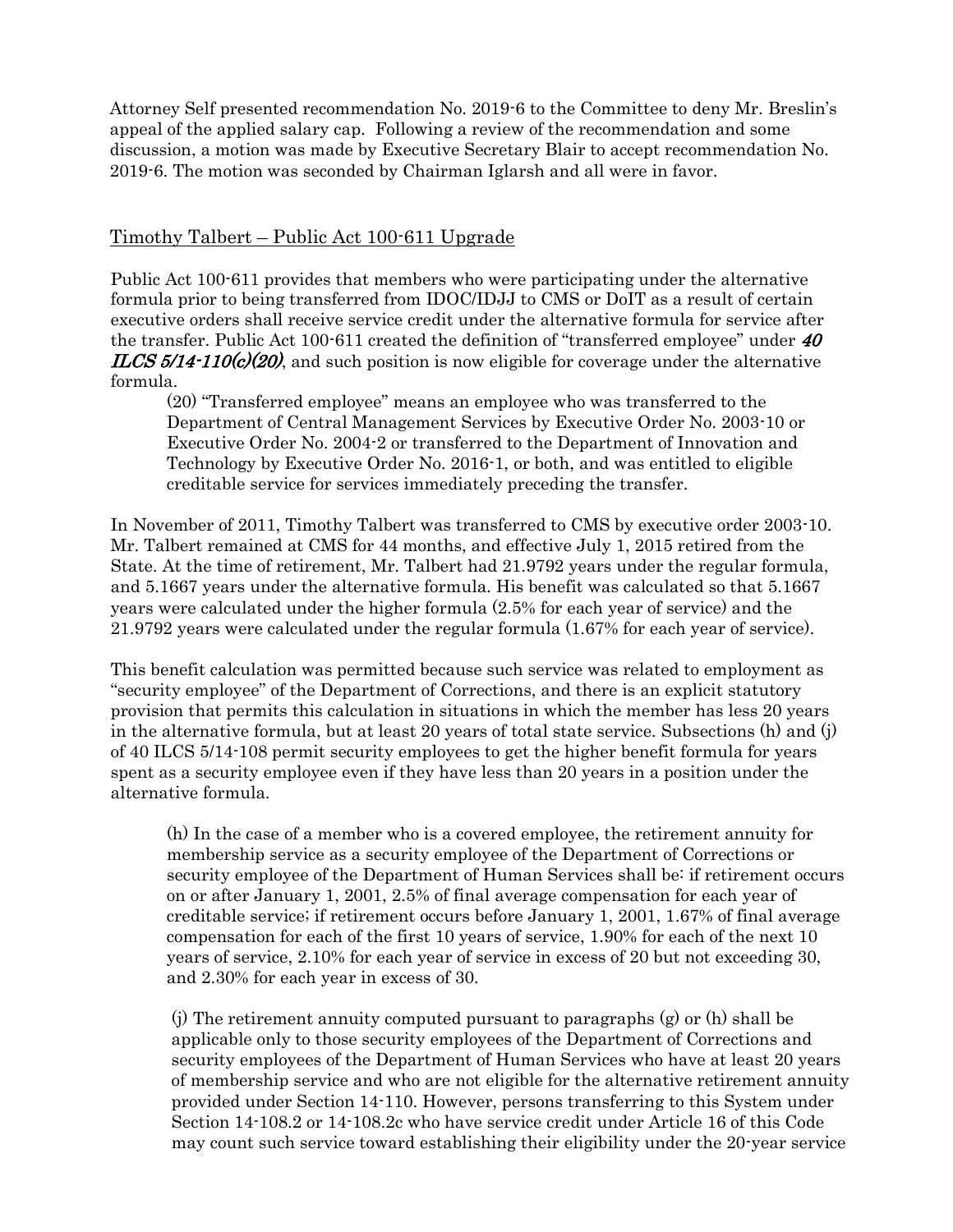requirement of this subsection; but such service may be used only for establishing such eligibility, and not for the purpose of increasing or calculating any benefit.

This same treatment does not apply to the newly defined term of "transferred employee". Said different, for a "transferred employee" to get the higher benefit formula multiplier, he or she would need at least 20 years of service in a position covered under the alternative formula. In Mr. Talbert's case, his years of service in a position that meets the definition of "security employee" plus his years of service in a position that meets the definition of "transferred employee" does not total at least 20 years of service, therefore the years of service as a transferred employee is not eligible to be upgraded. Mr. Talbert has requested a personal hearing seeking retroactive adjustments to his service credit associated with his time as a transferred employee.

The case was referred to the System's attorney for recommendation.

Attorney Self presented recommendation No. 2019-7 to the Committee to deny Mr. Talbert's appeal to have his service as a "transferred employee" recalculated under the Alternative Formula. Following a review of the recommendation and some discussion, a motion was made by Executive Secretary Blair to accept recommendation No. 2019-7. The motion was seconded by Chairman Iglarsh and all were in favor.

# John P. King – Survivor Contribution Refund Repayment

John King retired effective January 1, 2014, at which time he did not have a qualified survivor. He was paid a refund of survivor contributions on February 25, 2014 totaling \$4,706.50. He married on December 8, 2018. Following his marriage, Mr. King inquired about the steps necessary to qualify his spouse for survivor's benefits. Mr. King was informed that his spouse would not qualify for survivor's benefits until December 8, 2019. In addition, Mr. King was informed that he would need to repay the amount of the refund plus interest. No estimate has been provided because his spouse, Mr. Moran, is not yet eligible to qualify for survivor's benefits. Mr. King has requested a personal hearing seeking for the applicable interest to be waived.

Vice-Chairperson Morris recused himself from the case. The case was referred to the System's attorney for recommendation.

Attorney Self presented recommendation No. 2019-8 to the Committee to deny Mr. King's appeal to waive the interest portion of the payment to repay his survivor benefit. Following a review of the recommendation and some discussion, a motion was made by Executive Secretary Blair to accept recommendation No. 2019-8. The motion was seconded by Chairman Iglarsh and all were in favor.

# Thomas V. Brenner – Military Service Credit Purchase

Thomas Brenner is an active member and requested an estimate to purchase 24.25 months of military service credit. The estimate provided to Mr. Brenner indicated a cost of \$36,811.08, if paid by April 30, 2019. Of that amount, \$23,929.72 was the interest component. Mr. Brenner incurred a disabling condition while serving in the military, and the Department of Veterans Affairs has rated him 100% disabled. Mr. Brenner has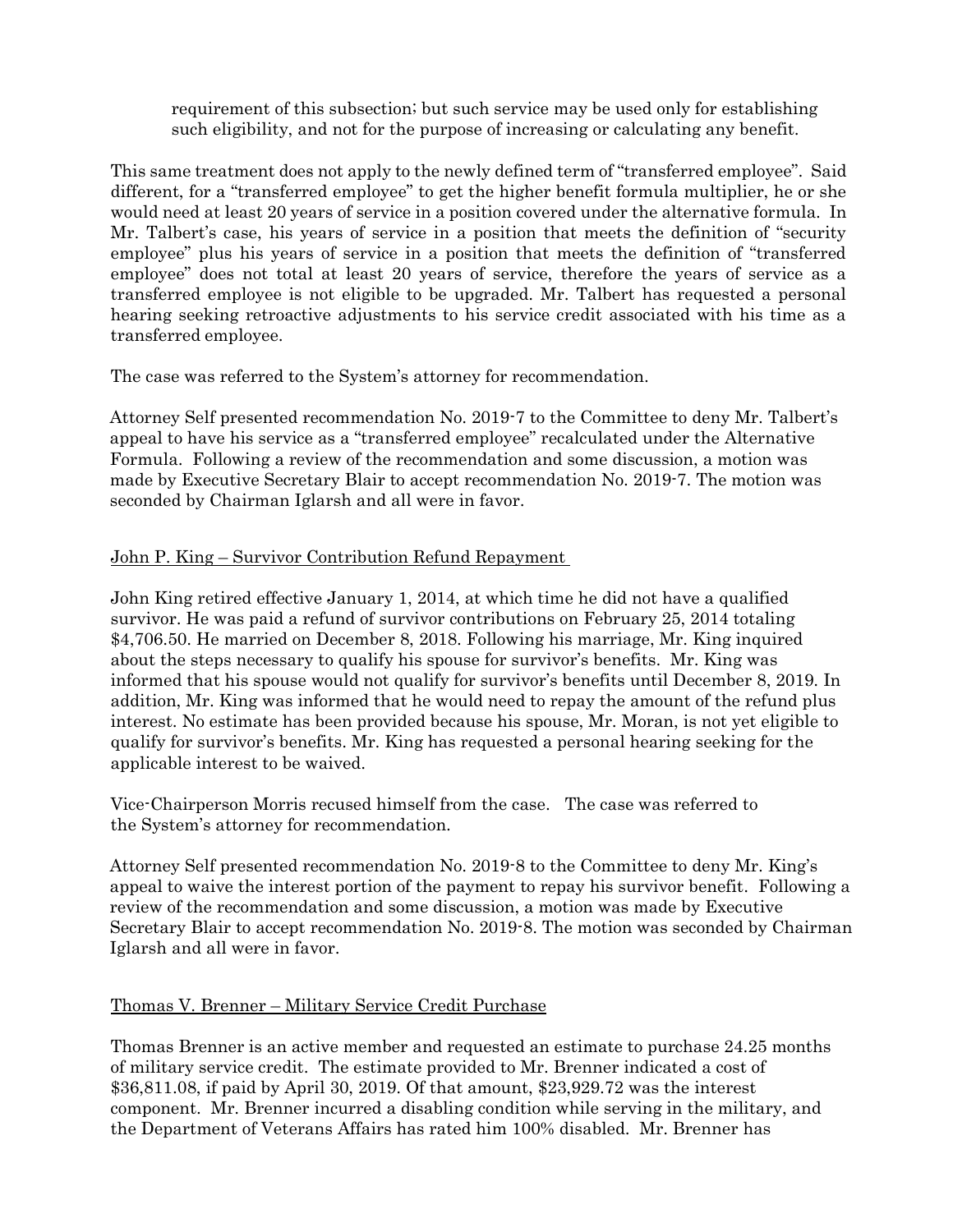requested a personal hearing requesting that the System waive the cost to purchase military service for disabled veterans, or at minimum, to waive the interest associated with the purchase.

The case was referred to the System's attorney for recommendation.

Attorney Self presented recommendation No. 2019-9 to the Committee to deny Mr. Brenner's appeal to waive the cost and/or interest to purchase military service for disabled veterans. Following a review of the recommendation and some discussion, a motion was made by Executive Secretary Blair to accept recommendation No. 2019-9. The motion was seconded by Chairman Iglarsh and all were in favor.

## Wayne Chamberlain – Repayment of Soc Sec. Overpayment

Wayne Chamberlain was approved for a nonoccupational disability benefit from SERS effective October 19, 2016.

Mr. Chamberlain was approved for a retroactive Social Security disability benefit effective February 1, 2017. The retroactive benefit created an overpayment to SERS totaling \$16,335.00 from February 1, 2017 through December 31, 2017.

A prior appeal in June of 2018 resulted in the committee to allow Mr. Chamberlain to apply his refund of contributions in the amount of \$14,088.56 to the \$16,335.00 overpayment, leaving a balance of \$2,246.44 to be repaid by sending \$100 per month.

Mr. Chamberlain did not apply for the refund but was sending \$100 per month. His attorney sent a letter on August 23, 2018 stating that the offer to cash in the retirement contributions to apply to the refund and repay the balance was not accepted. They agreed to send \$100 per month.

A letter was sent April 2, 2019 stating that the Executive Committee agreement was \$100 per month would be applied to the balance of the overpayment after Mr. Chamberlain's refund of contributions was applied.

Mr. Chamberlain's attorney sent a response dated May 13, 2019 requesting that SERS allow the offer of applying the refund to the overpayment and writing off the remaining balance.

After review and discussion, Executive Secretary Blair made a motion to deny Mr. Chamberlain's request for the write-off the remaining balance of overpayment, seconded by Chairman Iglarsh. All were in favor.

Raymond Smith – Re-Appeal for Serv. Credits under Alternative Formula [Personal Hearing, Spfld]

At the January 10, 2019 Executive Committee, Raymond Smith appealed to the committee seeking to receive an additional 9 months of service credit upgraded to the alternative formula related to Public Act 100-611. At the Executive Committee meeting conducted on February 14, 2019, the committee adopted counsel's recommendation effectively denying Mr. Smith's appeal. Ultimately, the committee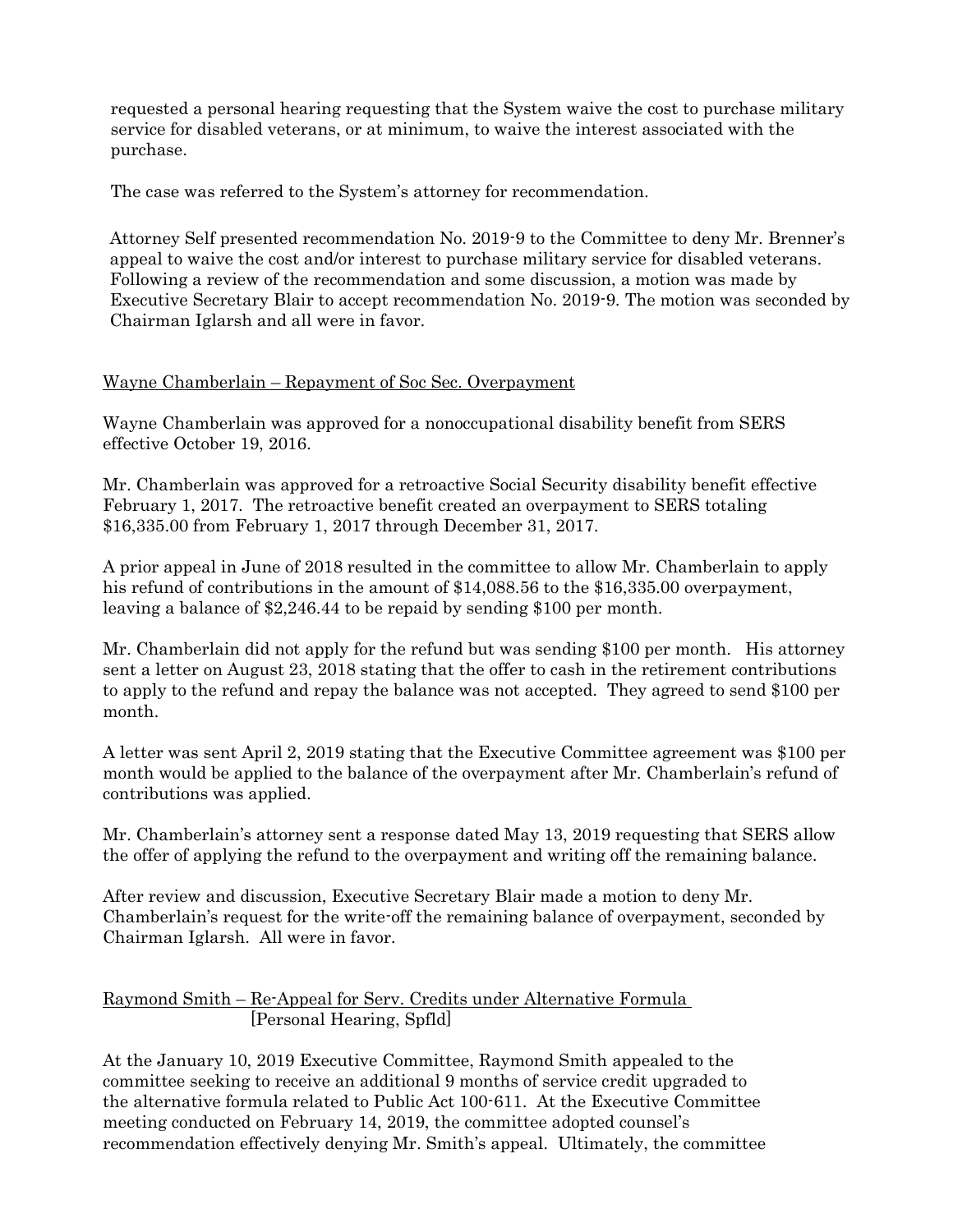denied the appeal because the 9 months in which Mr. Smith is seeking to upgrade was for employment at the Department of Insurance. The Public Act provides that only employment at CMS or DoIT is eligible for the upgrade.

Mr. Smith is seeking a re-appeal by personal hearing contending that if other employees that took promotions within CMS or DOIT are eligible for the service credit upgrade, then the 9 months of service credit associated with his promotion to Department of Insurance should be eligible.

The System contends that the employing state agency determines whether their employee is eligible for the alternative formula. SERS does not bestow alternative formula or regular formula status on members. Employing agencies that certify the retirement coding on their payrolls also must certify a change in the code indicating the initial payroll was incorrect. SERS relies on the agency to inform us when the alternative formula eligibility is broken due to change in position or promotion. SERS does not have personnel records on which to make these determinations.

Furthermore, in regard to Public Act 100-0611, only CMS and DoIT service has been included in the upgrading of previously granted service. No such records exist pertaining to other agency service because no one else that transferred out were allowed to continue in the alternative formula associated with this Public Act.

#### Background

Public Act 100-611 provides that certain members who were participating under the alternative formula prior to being transferred from IDOC/IDJJ to CMS or DoIT as a result of certain executive orders shall receive service credit under the alternative formula for service after the transfer.

In November of 2011, Raymond Smith (member ID - 71-5423247) was transferred to CMS by such an executive order. Mr. Smith remained at CMS through November of 2013, then took another position at the Department of Insurance. In May of 2015, Mr. Smith returned to the Department of Corrections.

It should also be mentioned that Mr. Smith won a grievance for the period of August 1, 2014 through April 31, 2015 that awarded him alternative formula service credit for that portion of his employment at the Department of Insurance. He is in the process of completing the purchase for that service credit upgrade. Staff informed Mr. Smith of the cost necessary to upgrade such service, and the amount of service credit that would be upgraded. In conversations with Mr. Smith, he was informed that his employment period of November 16, 2013 though July 31, 2014 at the Department of Insurance was not eligible for an upgrade as a result of this Public Act. He disagrees and contends that the language below (which is in PA 100-611) provides that he is entitled to alternative service for all his service following the date of his transfer, including all of his time at the Department of Insurance.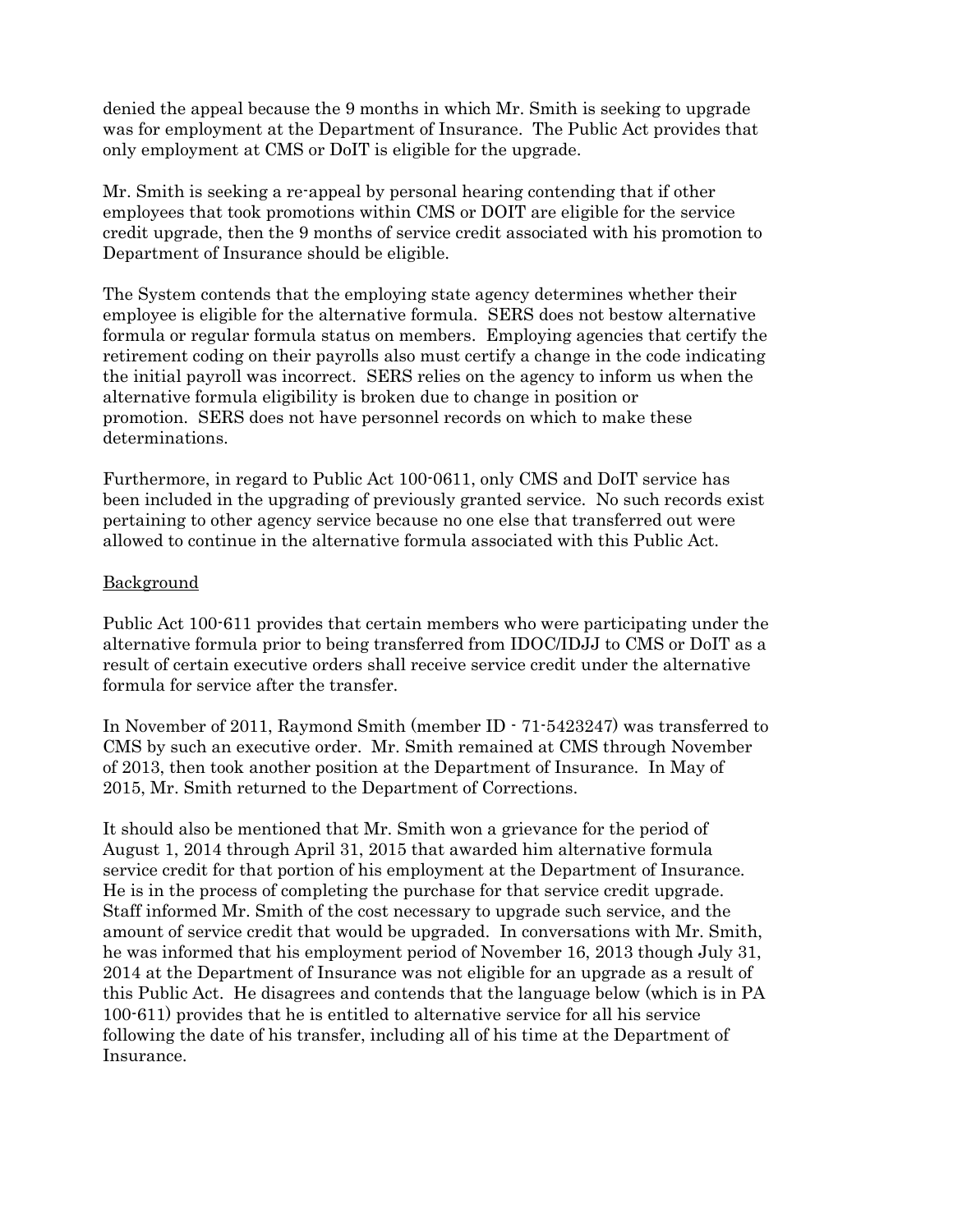A person under paragraph (20) is entitled to eligible creditable service for service credit earned under this Article on and after his or her transfer by Executive Order No. 2003-10, Executive Order No. 2004-2, or Executive Order No. 2016-1.

Staff maintains that the employment period of November 16, 2013 through July 31, 2014 is not eligible for the service credit upgrade provided by Public Act 100-611.

After review and discussion, the case was referred to SERS' attorney for recommendation.

### New Business

### Donna Kirkwood – Appealing Repayment of Overpayment – Teleconference Hearing

Due to an audit, it was determined that the half-time ceasing date for Donna Kirkwood's benefit had been miscalculated. She had two periods of a 6B non-occupational disability, where benefits should have stopped but SERS continued to pay.

- 1) The first half-time cease miscalculation was for the time period of July 1, 2017 through January 31, 2018. The half-time cease date should have been February 1, 2018 but SERS paid benefits through February 28, 2018 creating an overpayment for one month in the amount of \$401.00.
- 2) The second half-time cease miscalculation occurred when Ms. Kirkwood returned to a non-occupational benefit effective July 30, 2018. The half-time cease date should have been September 30, 2018. SERS continued to pay Ms. Kirkwood through February 28, 2019 creating an overpayment for five months in the amount of \$8,802.50

Additionally, for two time periods, SERS failed to offset Ms. Kirkwood' benefit due to a social security award

- 1) For the time period of July 1, 2017 through November 30, 2017 creating an overpayment of \$6,625.00.
- 2) For the second time period of July 30, 2018 through September 30, 2019 creating an overpayment of \$2,791.23.

The total overpayment for half-time cease miscalculations and failure to offset Ms. Kirkwood's benefit due to a social security award is \$18,619.73.

SERS sent the member a notification letter on April 12, 2019 that explains the calculation of the overpayment and what was due.

Ms. Kirkwood has requested a personal hearing to appeal the repayment of the overpayment.

Ms. Kirkwood had a teleconference hearing at the June 13, 2019 Executive Committee meeting.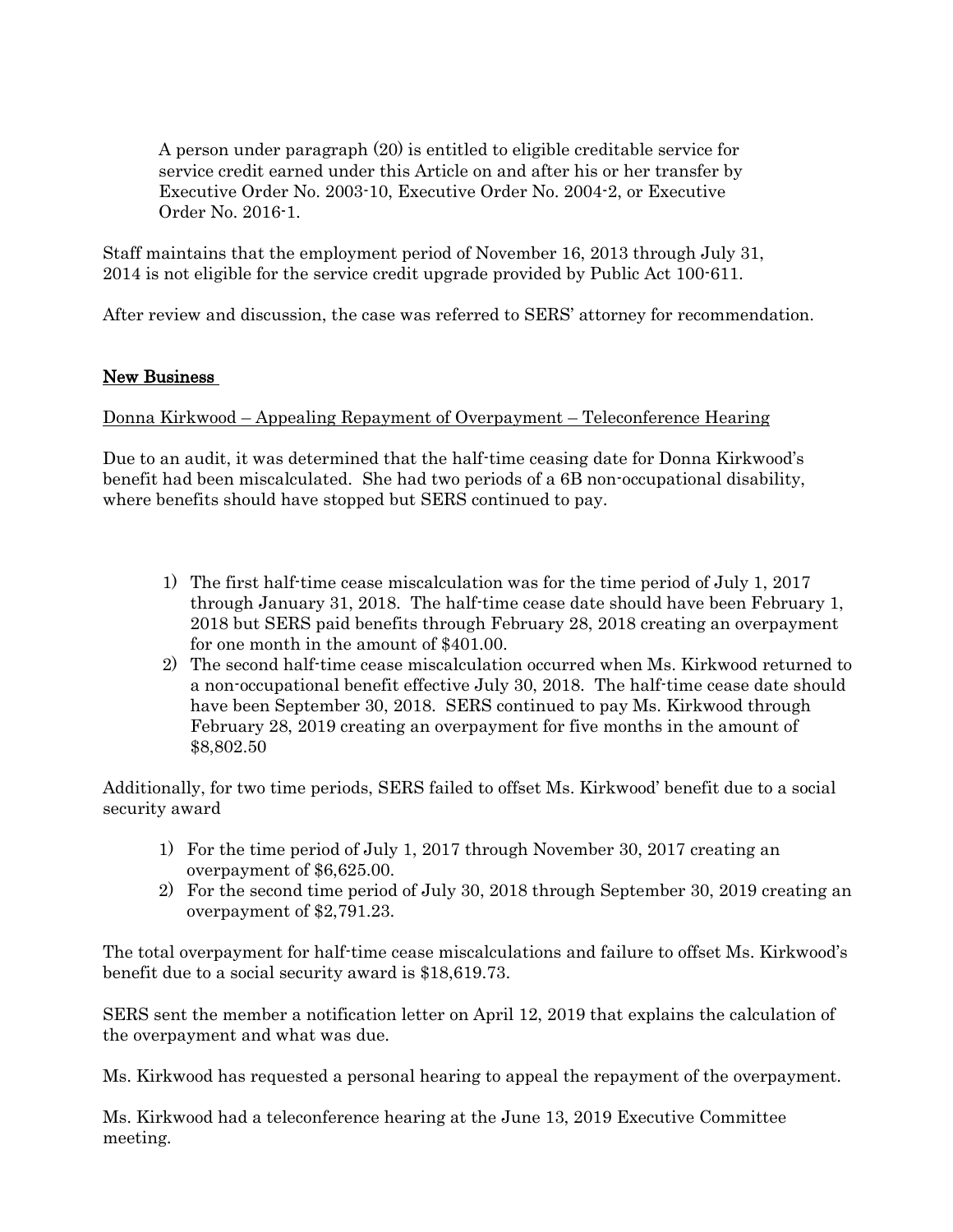SERS staff will recheck the calculations, discuss her options, and contact Ms. Kirkwood (along with sending her an agreement to sign). After review and discussion, the Committee agreed to delay the collection of the overpayment until Ms. Kirkwood returns to work or retires.

## Michael D. Tucker – Occ. Dis. – 12 Month Filing Limitation

Michael D. Tucker worked as a Juvenile Justice Supervisor for the Illinois State Department of Juvenile Justice. He stopped work on June 4, 2014, the date he was injured at work. He was last paid on June 4, 2014 and placed on a service connected leave of absence on June 5, 2014. He returned to work on May 15, 2017 on light duty status. Member received TTD benefits from Tristar for a closed period of June 12, 2014 through May 14, 2017 and is asking the Executive Committee to consider approving occupational benefits for the same time period.

The member's request was denied in accordance with Chapter 40 Pensions 5/14-123(a). Mr. Tucker is asking the Executive Committee to waive the 12 month filing rule.

After review and discussion, Vice-Chairperson Morris moved to approve Mr. Tucker's request to waive the 12 month filing limitation, seconded by Chairman Iglarsh. All were in favor.

## Nora Amaro Cruz – Nonoccupational Disability 90 Day Filing Limitation

Nora Amaro Cruz works as a Human Services Caseworker for the Illinois Department of Human Services. She stopped working on December 31, 2018, was last paid on January 9, 2019, and began a medical leave of absence on January 10, 2019. She has not returned to work at this time.

SERS was notified of her disability on March 11, 2019. SERS mailed her application packet on March 13, 2019 and member returned her application on April 26, 2019. Member did not meet the 90 day filing limitation; therefore, her application for nonoccupational disability was denied.

The member's request was denied in accordance with Chapter 40 Pensions 5/14-124(5). Ms. Cruz is asking the Executive Committee to waive the 90 day filing rule so that she may receive benefits effective February 8, 2019.

After review and discussion, Vice-Chairperson Morris moved to approve Ms. Cruz's request to waive the 90 day filing limitation, seconded by Chairman Iglarsh. All were in favor.

### Britney Harvey – Nonoccupational Disability Disability 90 Day Filing Limitation

Britney Harvey works as a correctional lieutenant for IDOC. Ms. Harvey began a medical leave of absence on September 30, 2018. She returned to work on February 14, 2019.

Ms. Harvey has requested a written appeal to the Executive Committee so that the 90 day filing limitation can be waived.

The member's request was denied in accordance with Chapter 40 Pensions 5/14-124(5).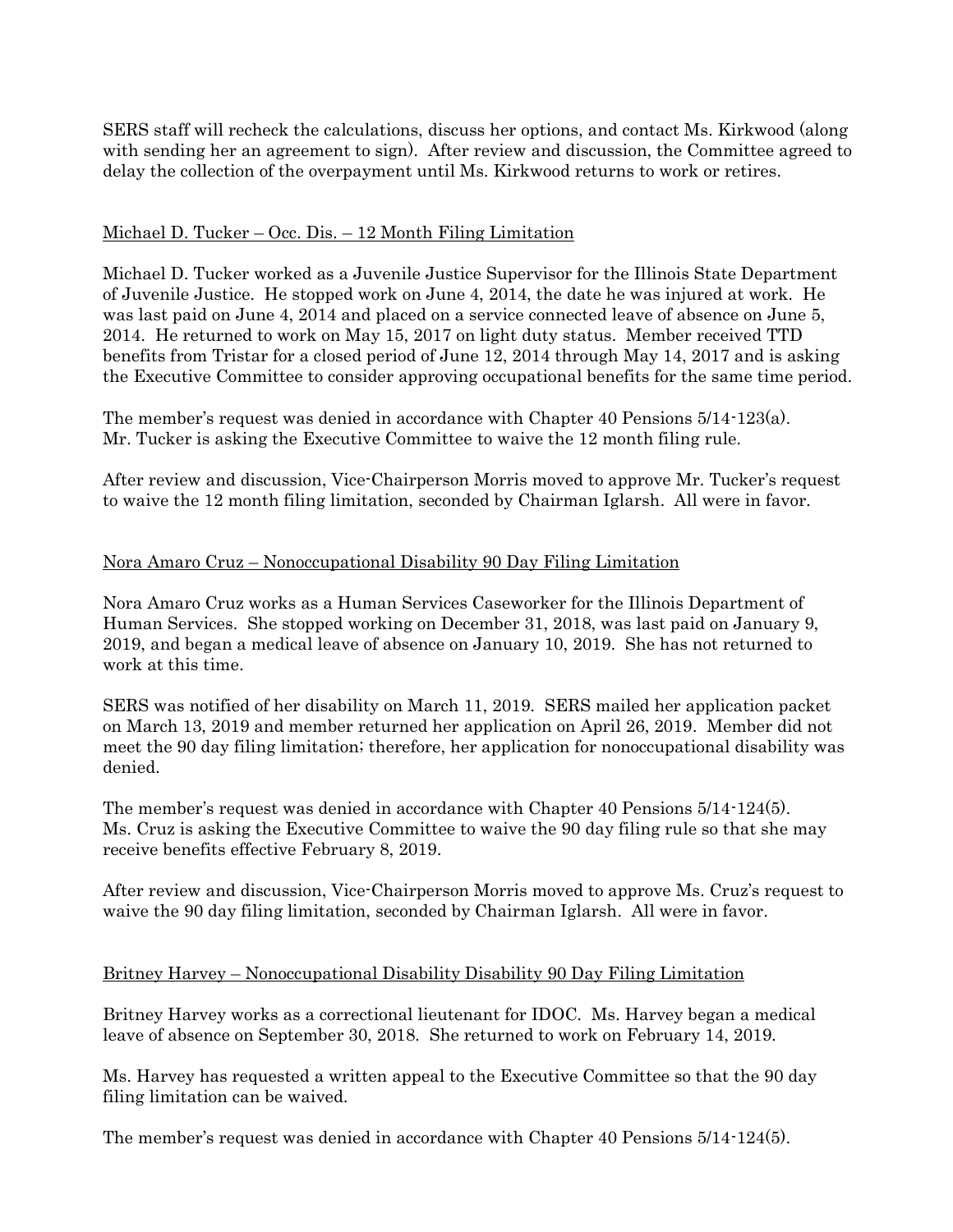After review and discussion, Vice-Chairperson Morris moved to approve Ms. Harvey's request to waive the 90 day filing limitation, seconded by Chairman Iglarsh. All were in favor.

## Victor Rodriguez – Occ Dis – 12 Month Filing Limitation

Victor Rodriguez works as a Highway Maintainer for IDOT. He was injured on May 4, 2018 and last worked on May 4, 2018. He began a medical leave of absence on May 11, 2018 due to a work-related injury.

Mr. Rodriguez has requested a written appeal to the Executive Committee to waive the 12 month filing limitation. He was paid TTD for this time period.

The member's request was denied in accordance with Chapter 40 Pensions 5/14-123(a). Mr. Rodriquez is asking the Executive Committee to waive the 12 month filing rule.

After review and discussion, Vice-Chairperson Morris moved to approve Mr. Rodriguez' request to waive the 12 month filing limitation, seconded by Chairman Iglarsh. All were in favor.

Deborah White – Req. to Lower Repayment Amount to \$100 Per Month

Deborah White was approved for a nonoccupational disability benefit from SERS effective November 18, 2018.

Ms. White was approved for a retroactive Social Security disability benefit effective November 1, 2018.

The retroactive benefit created an overpayment to SERS totaling \$1,960.77 from November 18, 2018 through April 30, 2019.

SERS sent the member a notification letter on May 16, 2019 explaining the calculation of the overpayment and what was due.

As stated in the SERS Board Policy, the Overpayment Section is to deduct ½ the gross of any benefit being paid toward an overpayment owed to SERS. The overpayment due is in accordance with 5/14-125 ILCS of the Pension Code.

Ms. White's monthly gross disability payment is \$2,606.00. No federal tax or state insurance premiums are deducted. She is direct billed by CMS for state insurance premiums in the amount of \$130.00 per month. Effective with the check she will receive in July 2019, half of the gross will be deducted in the amount of \$1,303.00, which will result in a net payment of \$1,303.00. The final payment of \$657.77 will be deducted from the check she receives in August 2019, resulting in a net check of \$1,948.23.

Ms. White has requested to pay \$100.00 per month which will repay the debt in 20 months. The current plan will repay the debt by August 2019.

After review and discussion, Chairman Iglarsh made a motion to accept Ms. White's request to pay \$100 per month towards her overpayment, seconded by Executive Secretary Blair. All were in favor.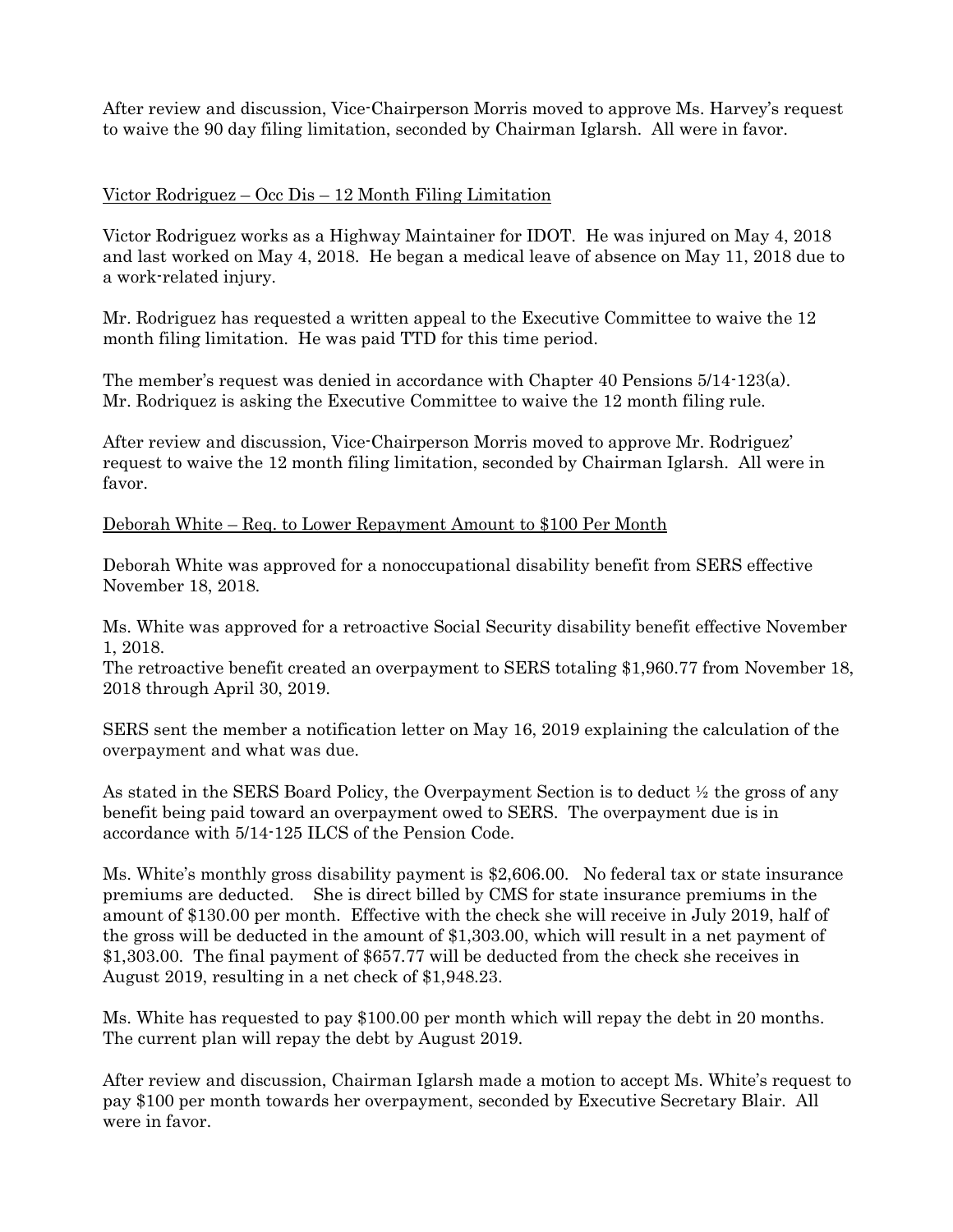#### Indaleasa Hopkins – ARCP Repayment

Indaleasa Hopkins terminated state employment October 13, 2004 under Public Act 93-0839, the Alternative Retirement Cancellation Payment (ARCP), which allowed her to cash out twice her contributions plus twice the interest. Her payout amounted to \$106,849.56 to which \$79,452.66 was the ARCP portion.

Ms. Hopkins returned to state employment on February 1, 2006. SERS notified Ms. Hopkins of her obligation to repay the ARCP portion under Public Act 93-0839 in a letter dated March 6, 2006. Ms. Hopkins failed to respond to requests for payment.

On April 3, 2006, SERS filed an Involuntary Withholding with the Office of the Comptroller and began receiving payment garnished from her paycheck.

On August 6, 2007, SERS received a Notice of Chapter 7 Bankruptcy for Ms. Hopkins. SERS cancelled the Involuntary Withholding as required when notified of Bankruptcy. At this point, SERS could no longer proceed with collection attempts.

SERS received noticed that a Chapter 13 bankruptcy had been closed on March 29, 2016 and the Chapter 7 bankruptcy had been closed May 23, 2008. Although the bankruptcy had been discharged, SERS cannot proceed with collection until the member starts receiving SERS benefits and then can recoup under "right of recoupment". A letter was sent May 18, 2017 requesting voluntary payments. The member did not respond.

Due to an administrative error, a repayment agreement for the refund of contributions was sent and agreed upon allowing Ms. Hopkins to repay the non ARCP portion of contributions to establish time by irrevocable deductions from her paycheck. Ms. Hopkins should have been denied due to the nonpayment of the ARCP portion, which must be paid first before allowing any repayment of the contributions to establish service time.

On September 12, 2017 Ms. Hopkins was sent a reminder letter regarding her obligation to repay the ARCP portion (her outstanding balance at that time was \$66,213.89). The letter gave her options to repay, and that if she retired, her retirement will be based on service credit earned from 1979 through the time she terminated due to ARCP in 2004. It was also mentioned that SERS would deduct half the gross of her pension and it would be applied to the ARCP balance.

On February 20, 2018 Ms. Hopkins was notified of her approval for nonoccupational benefits payable from December 19, 2017. The letter indicated that SERS would be deducting payments from her checks to be applied to her ARCP overpayment. Ms. Hopkins sent a letter appealing the deductions in May of 2018 but she had already returned to work April 16, 2018 so the issue was irrelevant.

Ms. Hopkins contacted SERS Insurance staff about her insurance at retirement in early 2019. When told that her record indicated that she had completed 13 years of service to date, she stated that she should have over 30 years with the time she was repaying and wanted to speak to a supervisor.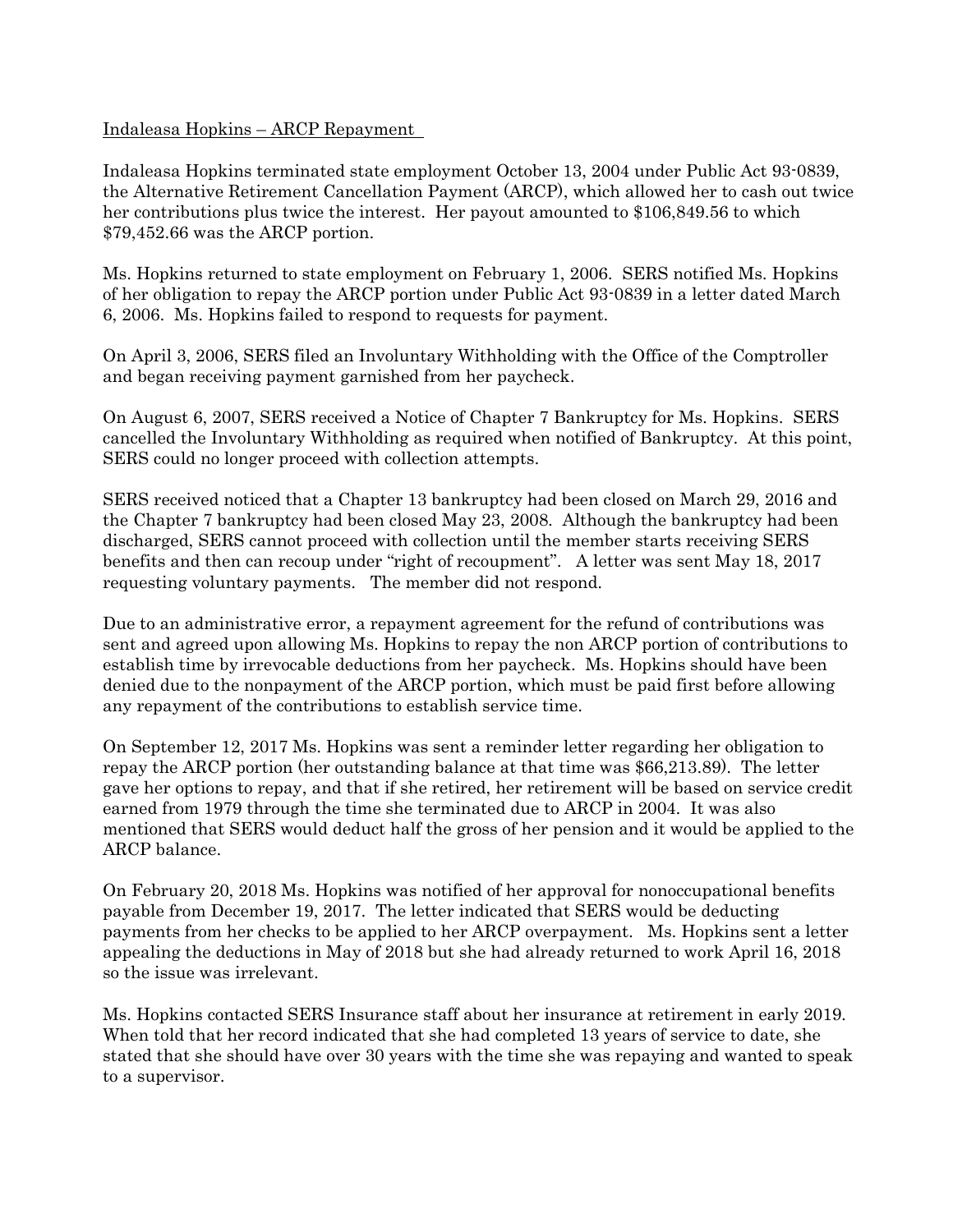SERS' Benefit Support supervisor spoke to Mrs. Hopkins and told her that until the ARCP portion was repaid, the time that she is purchasing would not be counted toward pension or retirement. She disagreed and was told she had the right to appeal.

In summary, Ms. Hopkins is appealing the fact that the time she had been purchasing will not count toward her pension or insurance until the ARCP is paid in full. The current balance of her ARCP is \$58,600.03. In addition, Ms. Hopkins requested the balance of the final contribution repayment (non ARCP portion) and would access her deferred compensation to repay.

After review and discussion, Chairman Iglarsh made a motion to deny the request to repay the non-ARCP portion of contributions prior to repaying the ARCP portion, seconded by Executive Secretary Blair. All were in favor.

## Elia Sall – Agency vs. SERS Occupational Disability Payment

Elia Sall was approved for an occupational disability benefit from SERS effective September 1, 2018.

Ms. Sall's agency paid her sick time benefits from August 29, 2018 through October 25, 2018, causing an overpayment of \$4,922.47 for the time period of September 1, 2018 through October 25, 2018. The current balance of the overpayment owed is \$3,459.60.

Ms. Sall has been approved for a temporary disability benefit from SERS effective March 31, 2019.

As stated in the SERS Board Policy, the Overpayment Section is to deduct ½ the gross of any benefit being paid toward an overpayment owed to SERS, or the repayment amount should pay the debt in 60 months. The overpayment due is in accordance with 5/14-125 ILCS.

Ms. Sall's monthly gross disability payment is \$2,925.73. Federal tax in the amount of \$200.79 is deducted. She is paying CMS Premium Collection Unit a total of \$354.46 per month for health, dental, and optional life insurance. The deduction of \$1,462.87 applied to her overpayment reduces the net amount to \$1,262.07.

Ms. Sall did not offer a payment amount she would prefer. The amount we are currently deducting (\$1,462.87) will repay her debt to SERS in 4 months.

After review and discussion, Chairman Iglarsh made a motion to set the repayment amount for Ms. Sall at \$250.00 per month, seconded by Executive Secretary Blair. All were in favor.

# Dawn Jennings – Request to Lower Repayment Amount to \$100.00 Per Month

Dawn Jennings was approved for a nonoccupational disability benefit from SERS effective March 31, 2018.

Ms. Jennings returned to work August 16, 2018 and did not notify SERS until November 30, 2018. This late notification caused an overpayment of nonoccupational disability benefits in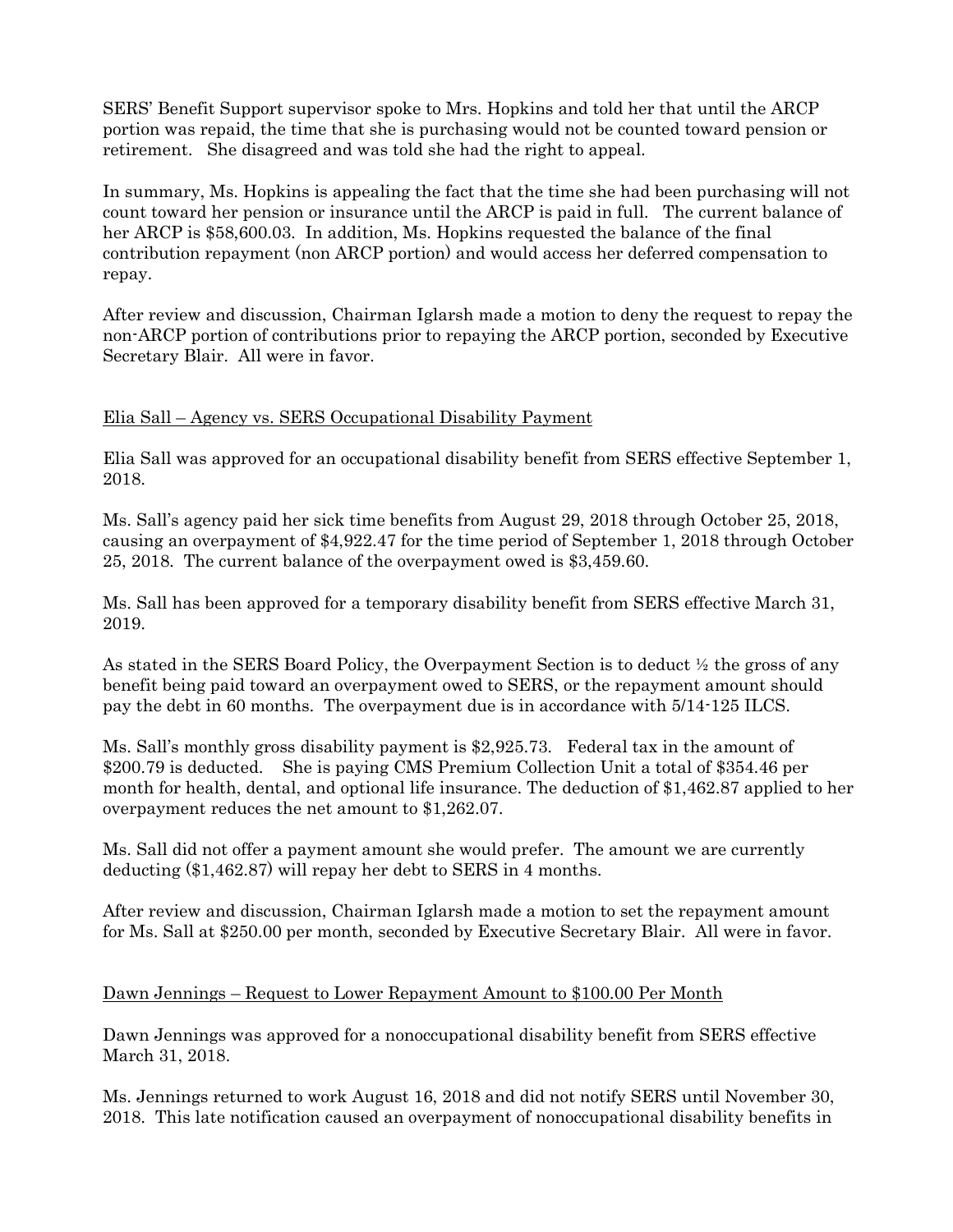the amount of \$7,403.71 from August 16, 2018 through October 31, 2018. The member currently owes \$5,735.00.

Ms. Jennings has been approved for a nonoccupational disability benefit from SERS effective March 31, 2019.

As stated in the SERS Board Policy, the Overpayment Section is to deduct ½ the gross of any benefit being paid toward an overpayment owed to SERS or the repayment amount should pay the debt in 60 months. The overpayment due is in accordance with 5/14-125 ILCS.

Ms. Jennings' monthly gross disability payment is \$2,942.50. No federal tax is deducted. She is paying CMS Premium Collection Unit a total of \$130.00 per month for health and dental insurance. A deduction of \$1,518.71 is applied toward her overpayment. The net amount sent to Ms. Jennings is \$1,518.71.

Per telephone call to Ms. Jennings, she can afford \$100 per month until she returns to work and can direct her payroll to deduct \$75.00 per pay from her check. Her anticipated return to work date would be sometime in July 2019.

After review and discussion, Executive Secretary Blair made a motion to deny Ms. Jennings' request to lower her repayment amount of \$100 per month, seconded by Chairman Iglarsh. All were in favor.

### Russell Myers – Appeal for Retirement Annuity

Russell Myers has been an inactive member since May 1986. He was mailed a certified letter on January 7, 2019 regarding the minimum required distribution which gave him the option to either retire, take a refund, or participate in the total buyout.

Mr. Myers did not submit a retirement application by the required date; therefore, a refund payment was mailed to his home in April 2019.

He has returned the uncashed refund payment and is appealing to receive a retirement annuity.

After review and discussion, a motion was made by Executive Secretary Blair to approve Mr. Myers' request for a retirement annuity, seconded by Chairman Iglarsh. All were in favor.

### Larissa Williamson – Temporary Disability vs. Occupational Disability

Larissa Williamson worked for the Department of Corrections as a Correctional Officer at Stateville Correctional Center. She had been employed since 1996. Ms. Williamson was injured transporting an inmate to a doctor's appointment.

Ms. Williamson received an Arbitrator's decision in March 2019 awarding her Permanent Partial Disability benefits due to 55% loss of the person as a whole. Ms. Williamson is appealing the Arbitrator's decision and is asking for a life award.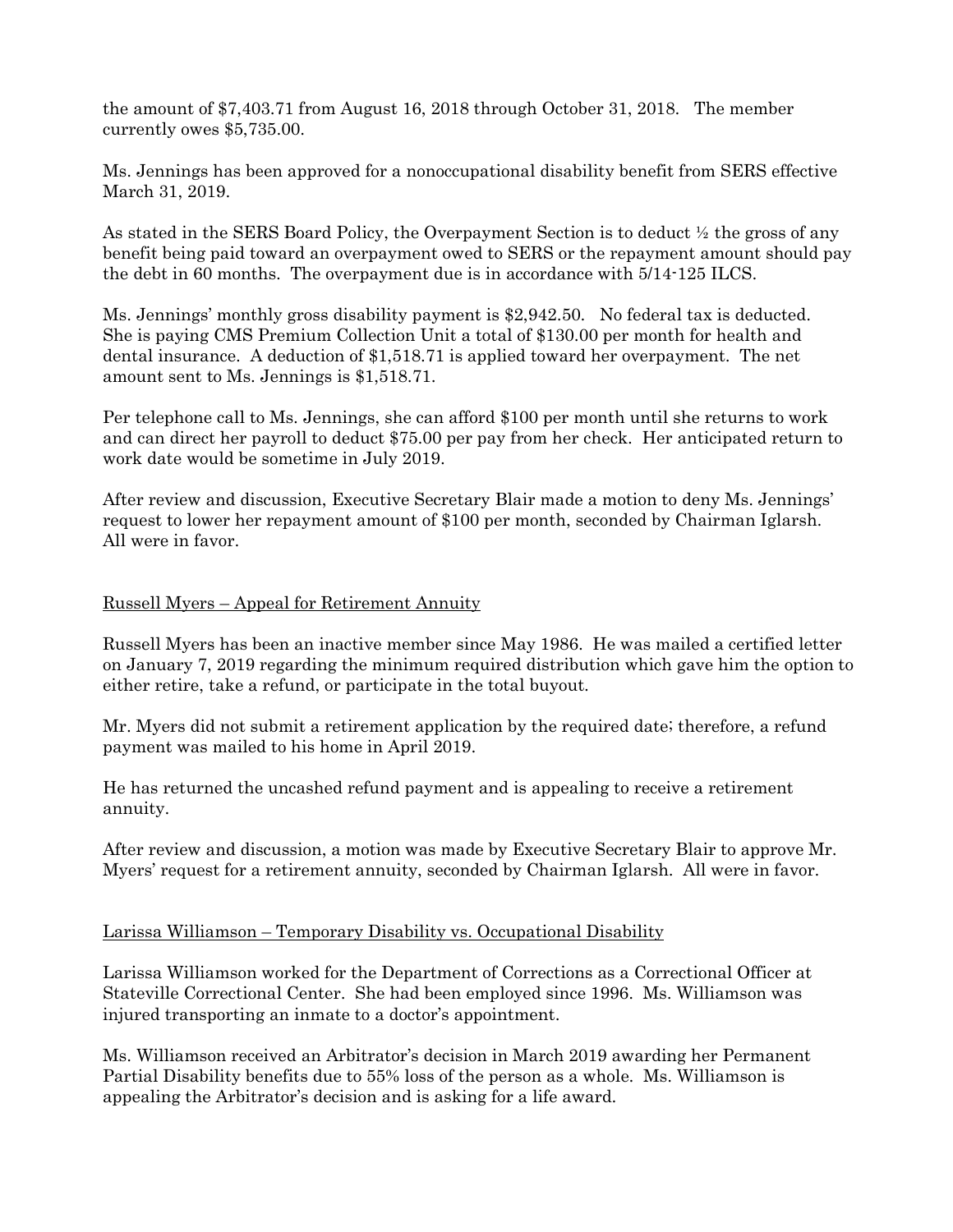Tristar has stopped paying TTD benefits to Ms. Williamson; therefore, SERS also stopped her benefit. Her health care insurance will be terminated. Because she has a contested Workers' Comp. claim, SERS has advised Ms. Williamson that she will have to apply for our Temporary benefit and will have to wait the 150-day waiting period before SERS would start to pay her and her health insurance would be reinstated.

Ms. Williamson is appealing the decision to have her go on SERS' Temporary benefit and wait 150 days for benefits. She would like to be continued on an occupational disability benefit.

After review and discussion, Executive Secretary Blair moved to approve Ms. Williamson's request to continue receiving occupational disability with the workers' compensation offset based on the disputed Arbitrator's decision. The motion was seconded by Chairman Iglarsh. All were in favor.

### Kenneth Janisch – Write-off – Reinstatement of Member Account

Kenneth Janisch's account was written-off in a prior fiscal year. Since then, the member has contacted us and requested a termination refund of his applicable SERS contributions.

The Claims Division is requesting the Executive Committee to reinstate the member account so that the resignation refund can be processed.

After review and discussion, Executive Secretary Blair moved to reinstate the member account that was written-off so that a resignation refund can be processed. The motion was seconded by Chairman Iglarsh. All were in favor.

### Lisa Thomas – Social Security Overpayment and Back Wages – Teleconference Hearing

### Recap of prior appeal – July 2018

Lisa Thomas was approved for a nonoccupational disability benefit from SERS effective June 26, 2017.

Ms. Thomas was approved for a retroactive Social Security disability benefit effective Jun 1, 2017. The retroactive benefit created an overpayment to SERS totaling \$12,997.04 from June 26, 2017 through January 31, 2018. An additional overpayment occurred when Ms. Thomas returned to work and a check for March had already been issued. The amount of the return to work overpayment is \$1,053.03.

Ms. Thomas' total overpayment is \$14,050.07. UPDATE: Current balance is \$12, 125.74.

SERS sent the member a notification letter on May 24, 2018 that explains the calculation of the overpayment and what was due SERS. Ms. Thomas' nonoccupational disability benefit ended March 19, 2018 due to her return to work.

Ms. Thomas has made no attempt to repay the debt and is now appealing the amount of the debt. To repay the debt in 5 years, she would pay SERS \$234.18 per month. Her current gross monthly salary is \$4,570.00. She pays \$166.15 per month for health, dental, and life insurance premiums.